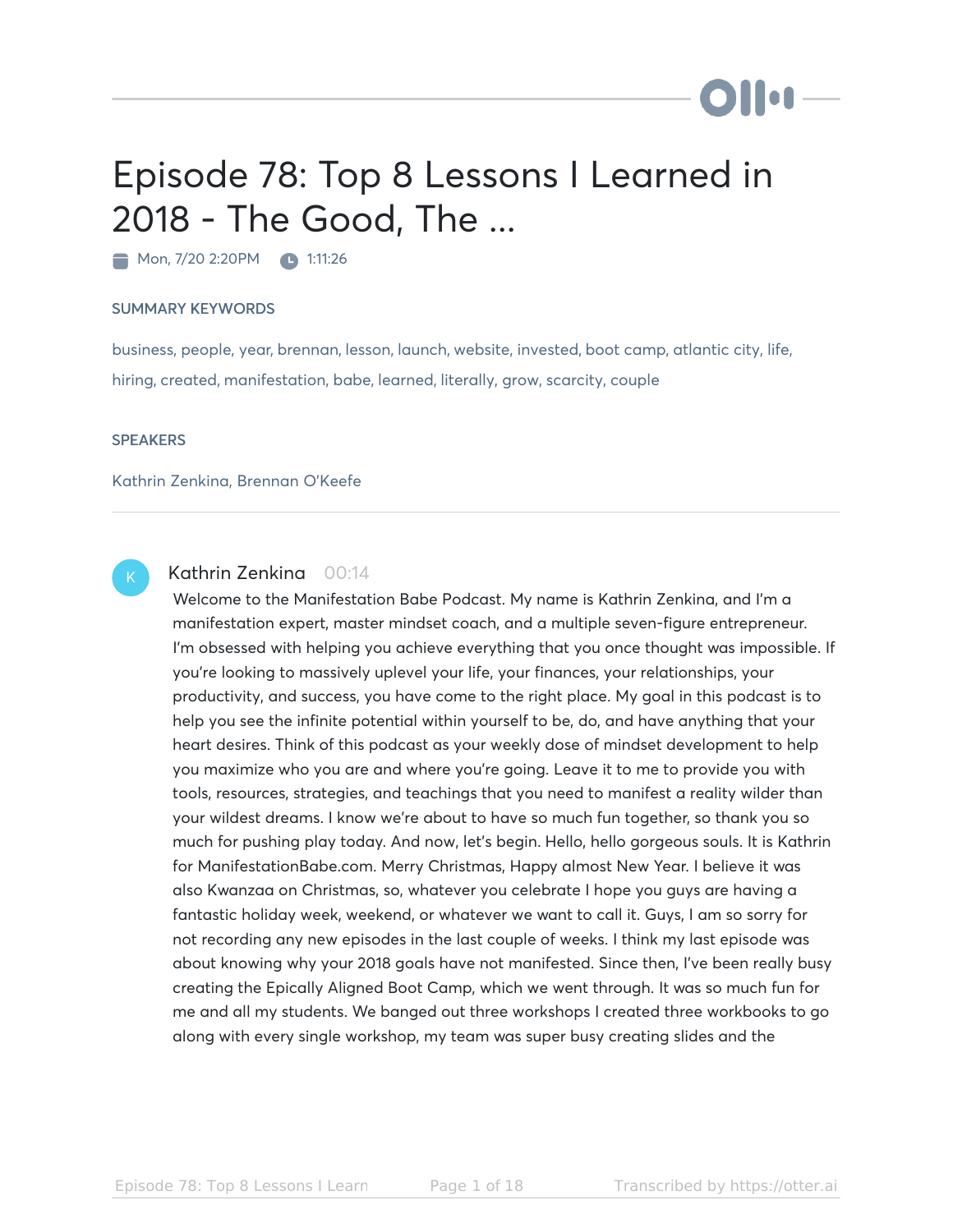workbooks, I created a meditation and hypnosis, and lead everyone through my process of exactly how to set goals. We learned how to, first of all, reflect on 2018, which going to do in this episode today. I'm going to share with you guys the top lessons that I learned in 2018. It's just going to be a bunch of like real talk, me just chatting with you as if I'm a friend - your entrepreneurial friend - and sharing with you what I learned, what I wish I didn't do, what I wish I did do, what I did right, what I did wrong, and so on. I have seven different lessons here and I just jotted down a couple of words for each. Things might pop up in my mind throughout this episode that I didn't take note of, and maybe I won't even share all of this. I don't want to make this episode too long, but I do want to share with you guys what my 2018 year was like and what I reflected on coming from my Epically Aligned Boot Camp. The boot camp was so much fun because I shared my reflection process; I also shared exactly how to set goals in alignment with manifestation. So, in alignment with how the universe works, how the subconscious mind works, and not just creating the old structure of SMART goal-setting; Specific, Measurable, Attainable, Realistic - hello, whatever you believe to be realistic is what's going to be realistic, so, to begin with, I hate that word - and T is Time-relevant or Time-bound, which again, we all know can actually add resistance to the goal-setting process if we do set a time frame than if we don't. And so, that boot camp was such a massive success. I had so many people who were asking me, "Kathrin, can I still get in? Can I learn from you? Can I learn your processes? Can I learn to set goals before the New Year?" Because me and Brennan's wedding is coming up on New Year's Eve, and we're actually going to Costa Rica tomorrow night, which is super-duper exciting. We're meeting with our whole family; we actually gifted our entire family with a vacation to Costa Rica. We pretty much covered everything, except for some people's flights. So, we covered some people's flights, but not others, depending on who they were. I cannot wait. And so, if you want to get in, Brennan and I are doing a special (actually it's my decision. I'm doing it) but we're doing a special where you can get the pre-recorded version of the boot camp. It's completely self-paced; you just take yourself through. I slapped all three workshops on one page and call them Part One, Part Two, and Part Three, so if you're super-determined and motivated, you can finish it in one day; or you can spread it out over a course of a week or a couple of days. The boot camp was five days, so you can take it at that pace, or you can spread it out. Hopefully, get it done by New Year's Eve, but, of course, you still have time in January. There's no rush. And so, I'm going to open it from the 20 - well, it's actually open now if you go to EpicallyAligned.com. I'm closing it on January 3, the day that we come back from Costa Rica, when the wedding festivities are over, and then we get to move on to our honeymoon. So, if you're interested in that, on Instagram I have the link in my bio. I'll put the link up on Facebook, and then if you just go to EpicallyAligned.com, you'll find the prerecorded version - I think it's called New Year's Eve Special, Wedding Special, Evergreen, or something like that. That's how you know that you're on the right page. It should forward or redirect automatically If you just go to EpicallyAligned.com. So, super exciting.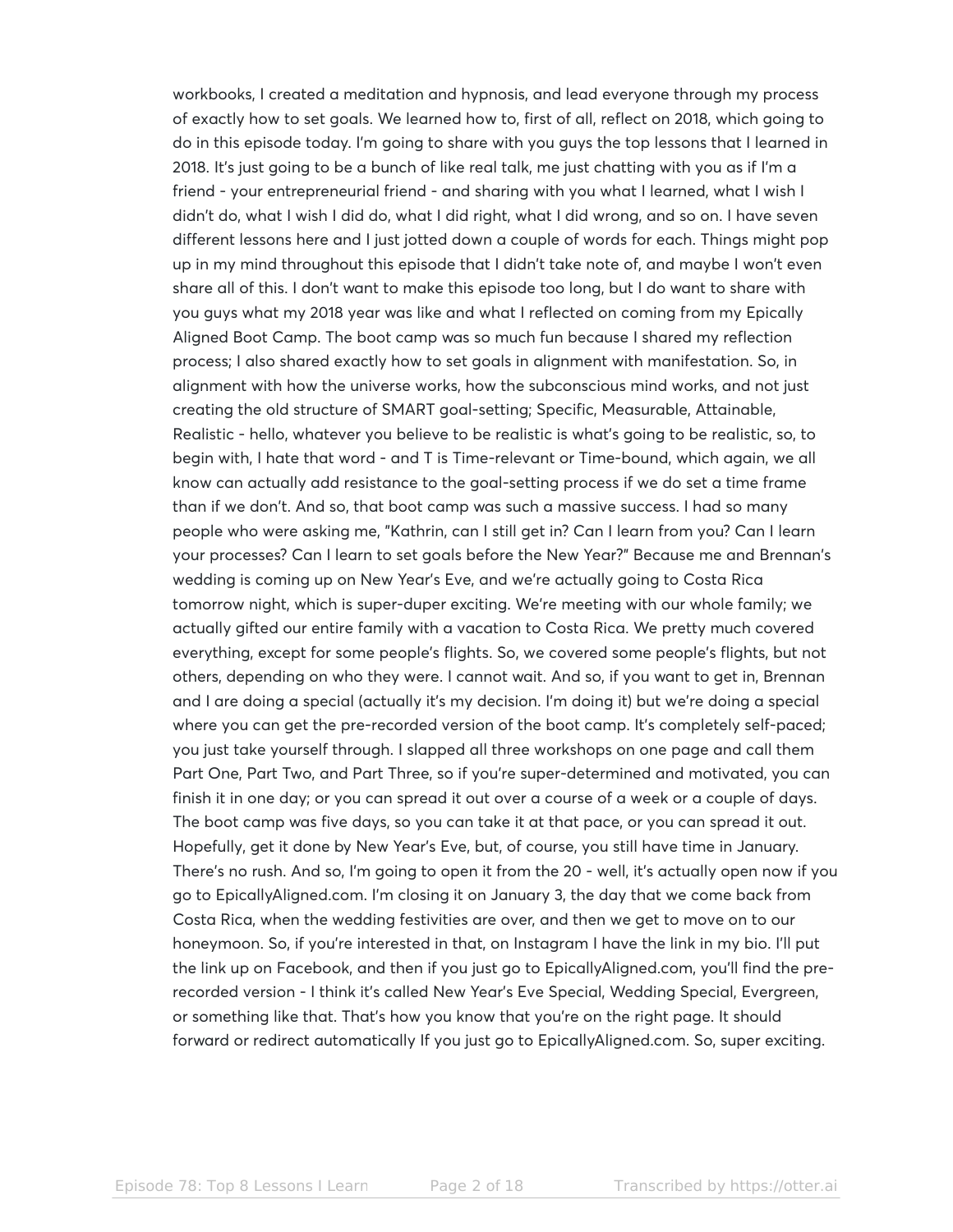It's been really busy; lots of wedding planning and craziness. The same week that I hosted my boot camp, I was also a guest speaker and a lot of podcasts and Mastermind calls, and some other fun things that I was involved in. The week before that, I was going through a bit of a funk; I was going through a bit of a low point in my emotional and mental state. I had to work myself through that. That's actually one of my lessons, and I'll talk more about that in a bit. I then had to finish off MBA and prep stuff for the last bonus training that I'm doing for MBA, see some clients, and somehow, I made it to Vegas to go buy a pair of pants, in between all of that. So, I am back. Thank you guys so much for all of you who are live with me, and for those of you who downloaded this podcast episode. Let's just go ahead and do dive right in. So, top lessons learned in 2018. I wrote The Good, The Great and The Kind of Sucky. It's so interesting because this time last year was the day - to the day; I went into my Timehop app and saw some stories and this whole buildup to this moment where I was a little traumatized in my business. What basically happened is, this time last year, about a week before today was the day that I let go of two team members that I loved so much. They were some of my best friends, and it was a really hard decision. This time last year, on the day, was a day that my third and last team member besides Brennan just left us in the dark. It was kind of like, "Peace. I'm no longer going to work for you. Never talk to me again." She blocked me on social media and never responded to my emails or texts. It was a very interesting situation. At the time, Brennan and I were literally on our way to Australia, this time last year. I went to my Timehop app and in my stories, I'm packing for Australia. And so, we were on our way to Australia and it was such an uncertain kind of feeling in the air of, "What's going to happen? Who's going to run the business?" I have to be the content creator, I have to be creating the podcasts, the content, and the courses and stuff like that. Brennan was helping us; he was kind of a floater in the company at that time, so he was doing some stuff here and there, but never really had his place. And so, I'm looking at him and I say, "Do you know how to answer emails?" I had to scramble and teach him a lot of the back-end of Manifestation Babe around this time. I dove in and start answering emails as well and started doing a couple of things here and there. It was just so uncertain. A couple of the decisions that I made at this time in my business did not end up being for the highest good of the company. Before I mention that, I thought it would be interesting to reflect on how I'm talking to a lot of my peers in my Mastermind or seeing a lot of successful people on social media, and they all share that 2018 was a very interesting year; how it was very financially fruitful, in the sense that a lot of us achieved our goals, and a lot of us meant a lot of growth and progress in our lives, business, and other areas of our life; but overall, it was very mentally challenging. A lot of the people who I talked to share how 2018 was a very mentally and emotionally challenging year. That's 1,000 percent my year. And so, even though there was massive growth and amazing things happened, I am so grateful for this year to be over. I'm just relieved that I made it through, and I have such amazing feelings about 2019. It's something I can't really describe. I asked myself, "This time last year, how did I feel about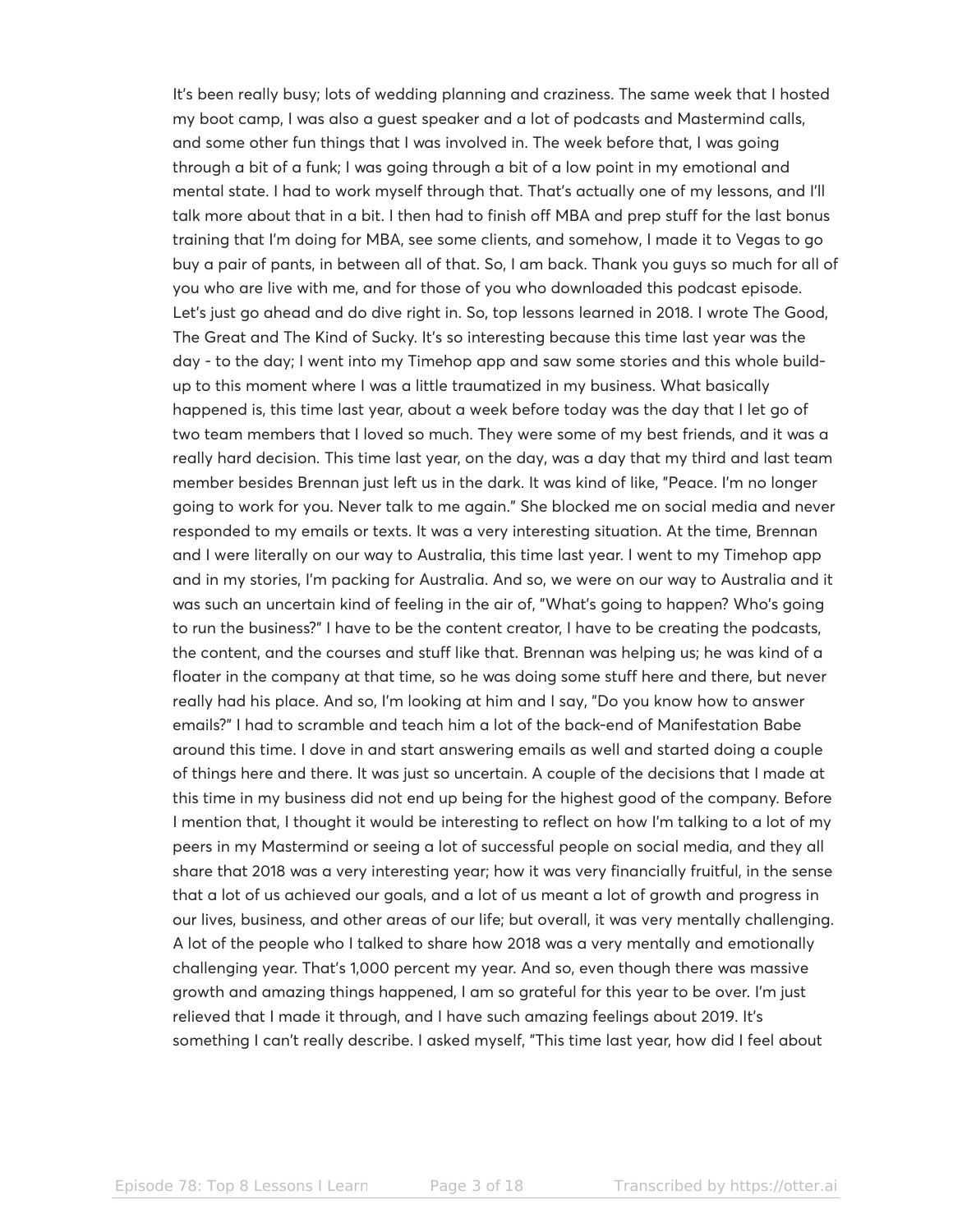the following year?" Well, I was literally scrambling, I had no idea what was going to happen to my company or my revenue. I felt like things were just falling apart; the foundation would just fall apart, and I thought my business came to an end - which clearly it didn't because even in January of 2018, we literally doubled our revenue. Just Brennan and I together literally doubled our revenue. Our cortisol levels were through the roof in another country, scrambling to make things happen and keep the company going, and somehow, we doubled our revenue. So, it's just very interesting. Now I parallel that to let's bring it to fitness. Keeping the muscle and cutting the fat; everyone wants to stay lean, they want to build muscle, but they want to bring down their fat levels, or they want to burn the fat. So, it literally felt like in our company, it was just me and Brennan, and we were really the muscles of the company. And so, what we set the intention of doing in 2018 was to hire more muscle. And that's exactly what we did. But anyway, going back to this time, the number one lesson I learned in 2018 is not to make decisions out of scarcity. My mind was in a lot of scarcity this time last year, up until about the third week of January. I finally started getting myself out of that funk, but in this place, I created a new one-onone coaching mentorship, and I almost hired people too soon. And I'm really grateful that Brennan stopped me from just hiring anybody on our team to help us, and actually made me wait an entire month and a half - almost two months - where I would literally look at him, We had this agreement together where he would do the hiring, because I clearly didn't hire well last time. So, he said, "Kathrin, just let me have this position in the company; let me have this responsibility. Let me take care of it." And so, he was the one who actually hired our team, and they were amazing. I'm so happy that I never made that decision out of scarcity, to just bring on anyone and, God forbid, struggle with them later on, paying people who aren't really doing their job, or hiring the wrong people who aren't really about the mission of Manifestation Babe, or perhaps are resenting my success or resenting the growth of this company, struggling and having this weird energy in the air, which I really felt with my previous team, this time last year. But one thing I did do is my Quantum Leap Mentorship. Although I found some of my dream clients - and to just bring this back, for those of you who don't know what my Quantum Leap Mentorship was, it was a 12-month coaching package, where I literally asked myself at the beginning of January, "How can I guarantee this company revenue for 12 months while we figure out the whole structure of whatever just happened?" And so, I created this 12-month mentorship where for a certain amount of dollars, you get to have a certain amount of coaching sessions with me guaranteed throughout the year. You also get a VIP Day in person and you get to come to my retreats. I just slapped on a bunch of stuff together and immediately promoted it because I needed to generate revenue. That energy of scarcity, that energy of desperation, and that energy of "I need to do this because I need revenue," actually ended up attracting a couple of people who were in very similar energy states. Like attracts like; and so, this mentorship ended up attracting a very interesting crowd of - not everyone, because I ended up working with some of them throughout the whole year and they were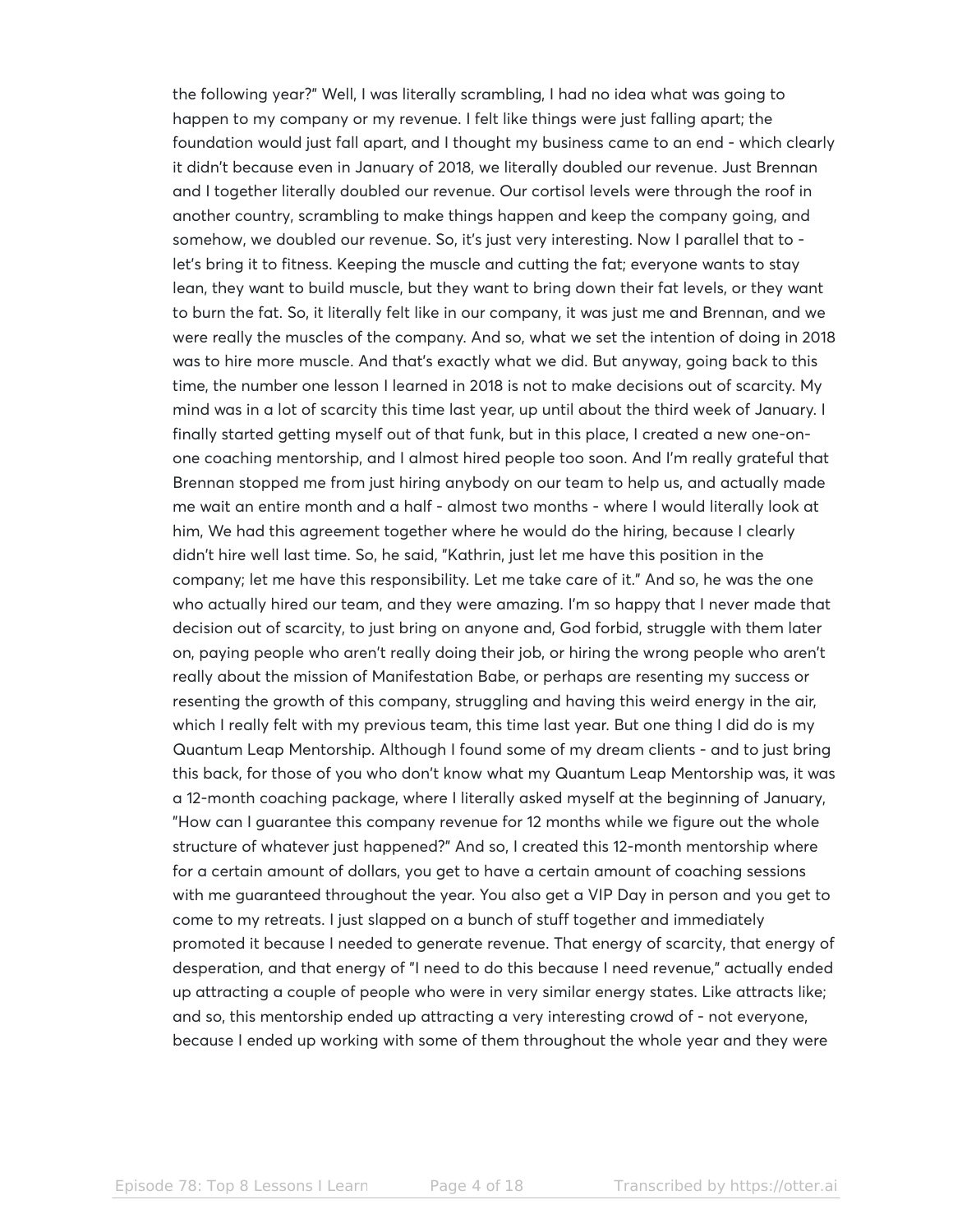the best freakin' clients I could have ever asked for. We both grew throughout the year, they reached their goals, and they were amazing results. But I had to let go of some of them in February, some in March, and some in April. So, after April, I just cut most of them out. Some of them asked to be taken out; some of them I just couldn't do it anymore; some of them were struggling to pay me; and some of them were literally expecting me to be a hand-holder coach in their journey. They literally sent me so many emails. I've never received that many emails from a single client before; so many Facebook messages - at least 30 whole minutes of voice notes on Facebook. A voice note on Facebook is a minute long, so imagine receiving 30 of them and getting a 30-minute entire thing about how bad of a coach I am and how I don't care. I just couldn't do it and I knew I needed to let these people go. I learned since then that anytime you make a decision out of scarcity in your business, life, or finances. There are different situations in life, where sometimes the only way we can even make a decision is if we do it out of scarcity - and honestly, that's sometimes better than just doing nothing at all. At least you get some sort of polarity in this momentum, where you can then, later on, decide and decide, "That's not working for me, but since I'm already moving forward, let me just pivot and go in the direction that I need to go." Sometimes it's better to just wait it out and do nothing at all, which is what we did with our team. So, in some cases, I ended up lowering some of my prices of things that were definitely worth way more than what I charged. I created the Quantum Leap Mentorship and ended up attracting the kind of people that I didn't really want to be in my business - not because they're not worthy, or they're bad people or not deserving, or that I'm better than them - it's just that we weren't on the same level as each other. My help wasn't appreciated, and maybe I didn't really appreciate them as a client because I attracted them just because I was desperate for revenue. So, that's the number one lesson. Since then, throughout the course of this entire year, I only made decisions out of abundance. Only when I was feeling in an abundant state. Sometimes I had to take a couple of days off to get there and get my mind right. Get my mind right by meditating, taking a day off, doing something fun, or laughing for a bit. Only when I could raise my vibration would I then make business decisions. Whenever I made a business decision out of an abundant state, guess what? The universe would bring me more abundance through that avenue and that decision, or would bring me the right person, opportunity, or whatever it was just because I was in charge of my own energy. I attracted whatever that energetic match was, versus an energy of scarcity, where I am just being frantic, therefore, I'm attracting frantic energy back into my business. So, it's a really big lesson. Just a little tip for you guys; anytime you are in this space of being frantic, or in the space of scarcity, sometimes you just have to chill out for a couple of days and then revisit the decision that you're making. I learned a long time ago to never make a decision when you're sad, lonely, tired, or angry. Those decisions are coming from a very low-energy state, and so the results of whatever comes out of those decisions are typically a very low-energy return. Basic Law of Attraction here, but I had to learn this lesson. Number two: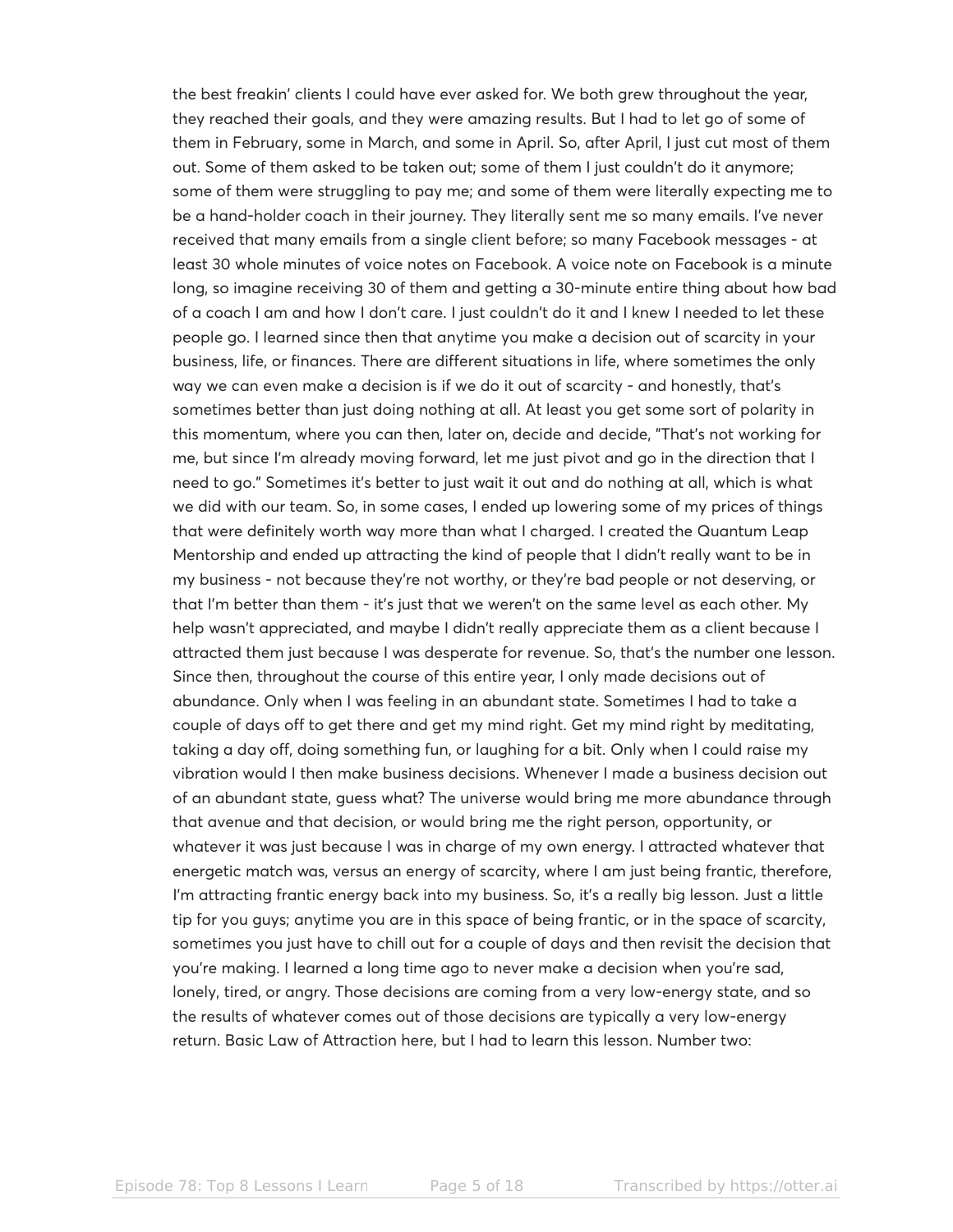Investments will always pay off if you're patient, and don't be afraid to invest. So, this time last year, as my entire team just goes "poof!" I had also just finished investing - literally just wired my money - into Platinum Partnership, which is Tony Robbins' version of a Country Club, where you have a membership to go to all his public and private events, like Platinum-only Private Events, and some other perks and bonuses. As someone who was going to go to all the events anyway in 2018 - and bringing Brennan along as well because he really wanted to go to stuff like Business Mastery; he was completely sold on the Financial Trip, which is a Plat-only trip; we said "Hell yes," and we signed up. At the same time, I found the Mastermind. In the Mastermind, I saw Platinum as more of mind-food kind of investment. Mastermind with Lewis Howes was more of being around other influencers, other people in the same industry, and a younger and hipper crowd that understands what's going on with the internet and internet marketing. And so, that's why I joined Lewis Howes' Mastermind called The Greatness Mastermind. And so, this time I also made that investment. And then, a of couple months later, in February, I started investing my money with a company called Creative Planning. They're a Wealth Management company, they're a bunch of fiduciaries, and they help you figure out where to invest. Brennan's very involved in this process. And so, I made most of the Mastermind decisions, and Brennan made the "Where are we going to invest our money?" decisions. This time last year, I was thinking, "I have no idea what I'm doing, I'm scrambling to make revenue. I just invested a ton of money. Oh my god, there's no guarantee that there's going to be an ROI of any sort." Now, I'm so grateful that I made these investments. Time and time again, since I started my business, and my journey, I have really solidified this lesson that your investments in yourself, your mind, your finances, and your business will always pay off, but you must put them to work. Every single event that I went to this year, I was a freaking' student always with a pen and notebook out, never leaving the room, taking notes, learning, and playing full out. I paid a lot of money on this. This is a really big deal for me. I want to grow. I want to put this to work. And so, I sat in every single room and made sure to attend as many events as I possibly could. And I put it to work. I put the investments to work. There is a lot of stuff going on with our investments this year, where we actually ended up losing quite a bit of money, which is very interesting. The market is very up-anddown right now - there's a lot of crazy stuff coming. But we were patient and we put our investments to work. How much growth we experienced in 2018 is just so amazing. We ended up tripling our revenue in business, we ended up tripling our following - the number of people that we impacted. It's just been crazy amazing and financially fruitful. I set a goal of \$2 million. I actually did not hit the \$2 million, but I'm so proud of what we did end up hitting. I think that we're at - what babe?

Brennan O'Keefe 22:29 1.6.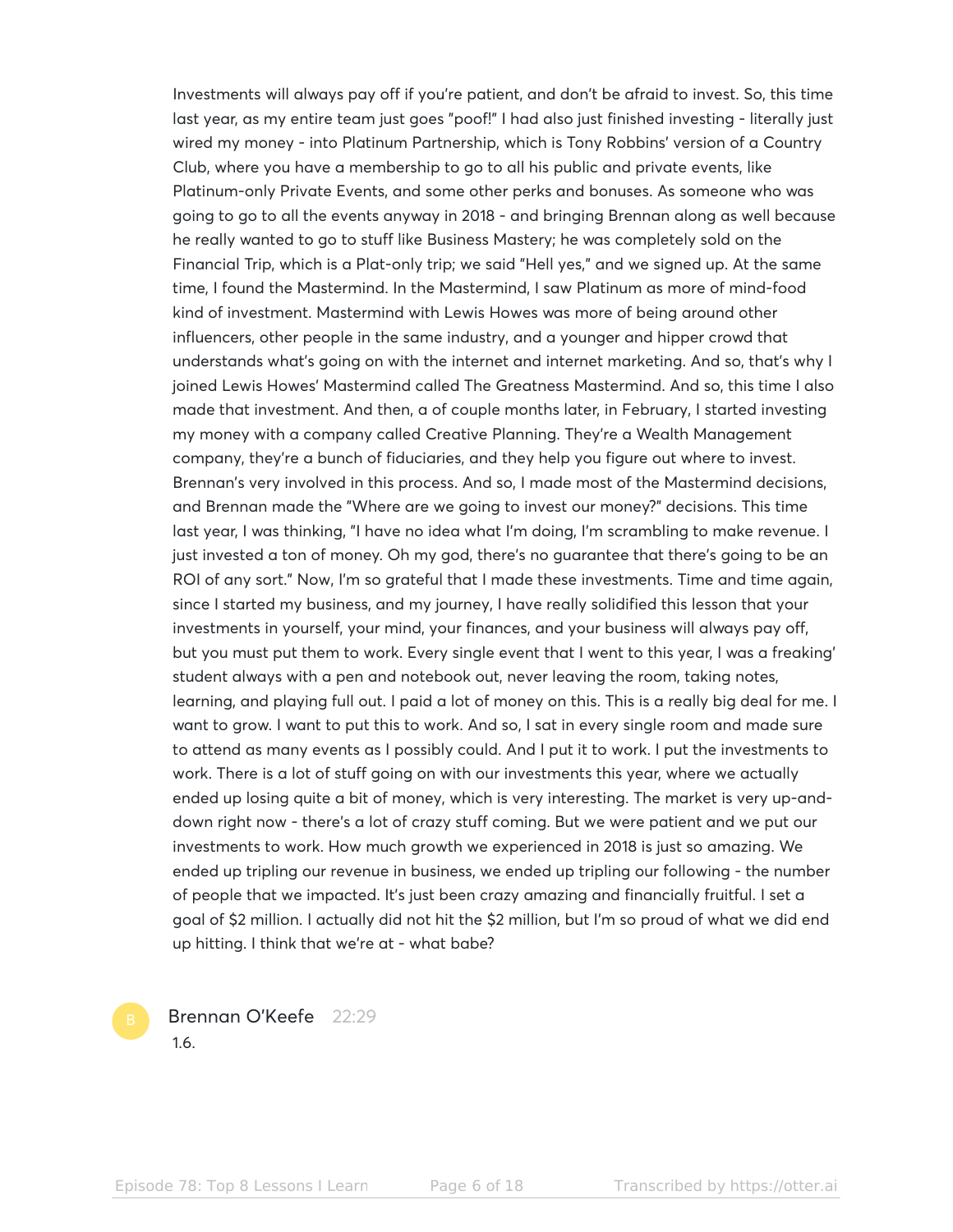# Kathrin Zenkina 22:29

\$1.6 million for the year so far - and the year honestly isn't over. I'm not going to stop counting just because it's already December 27. There's still four days left. So, that's triple from what we made last year. I remember, this time last year, having around 20,000 to 23,000 Instagram followers, my Facebook group was around the same number - 20 something thousand. Being able to triple all of that, putting all these investments to work, and really growing a limitless mind, because the only way that you can create limitless opportunity and finances in your life is to grow a limitless mind. The way you grow your limitless mind is by investing in things that grow you investing in people who grow, mentors, Masterminds, courses, coaches, programs, books, etc. Just anything that keeps your mind growing and opening up, more and more, always has the biggest ROI. Number three, this is, of course, very related to the other things. This is a life lesson that I've been learning for a really long time. I used to be one of the most impatient people in the world, where I would want things to happen right now. It has to happen now. When I teach Manifestation 101, I talk about how you need to let go of the "How," and surrender the "How" - surrender all the details to the universe because it's all working out. Well, guess who needed that lesson the most? I would be the one who would try to control everything. I would just need to put my hands around everything and make sure everything is going my way. I used to be one of those people that if you mess with something on my calendar or schedule, where you rearranged the time that I'm supposed to have lunch - I used to be a crazy planner girl - I would freak out. I would literally freak out and think that my whole world is coming to an end, and that my world is crashing. And so, the fact that I work purely off of inspiration, as you guys can tell with my podcast uploads, my livestream uploads, what I create, when I do my launches - actually, my launches are pre-planned, but everything else is pretty much based off of inspiration. So, that was so not me. I had to develop a new identity, where I am patient, in flow, persistent with the flow, and I keep bringing myself back. Anytime I found myself getting overly controlling of a situation, I trained myself. This came from training and practicing over and over again; removing myself from the situation, keeping my mind busy, focusing on something else, and just allowing things to work out. So, patience and persistence always pay off again. I learned it in 2018; I've been learning it for a while now, but I'm learning it again in 2018. This is more of a positive lesson where we hired the right team because Brennan reminded me to be patient. Around February, we found two amazing team members. We actually we set the intention of hiring one rockstar; we ended up hiring two rockstars. This was a whole other journey because all of a sudden, we were no longer hiring contractors or other entrepreneurs who wanted to learn from me, see what's going on in my business, and how they can apply it to their own businesses. We actually hired employees - people who are behind our mission. and people who wanted to work for us. The people that we found are just so incredible. Londa and Priya, if you're listening to this right now, I freakin' love you guys. We have every intention of hiring more people in 2019. It's not very necessary right

Episode 78: Top 8 Lessons I Learn and 20P1age 7 of 18 Transcribed by https://otter.ai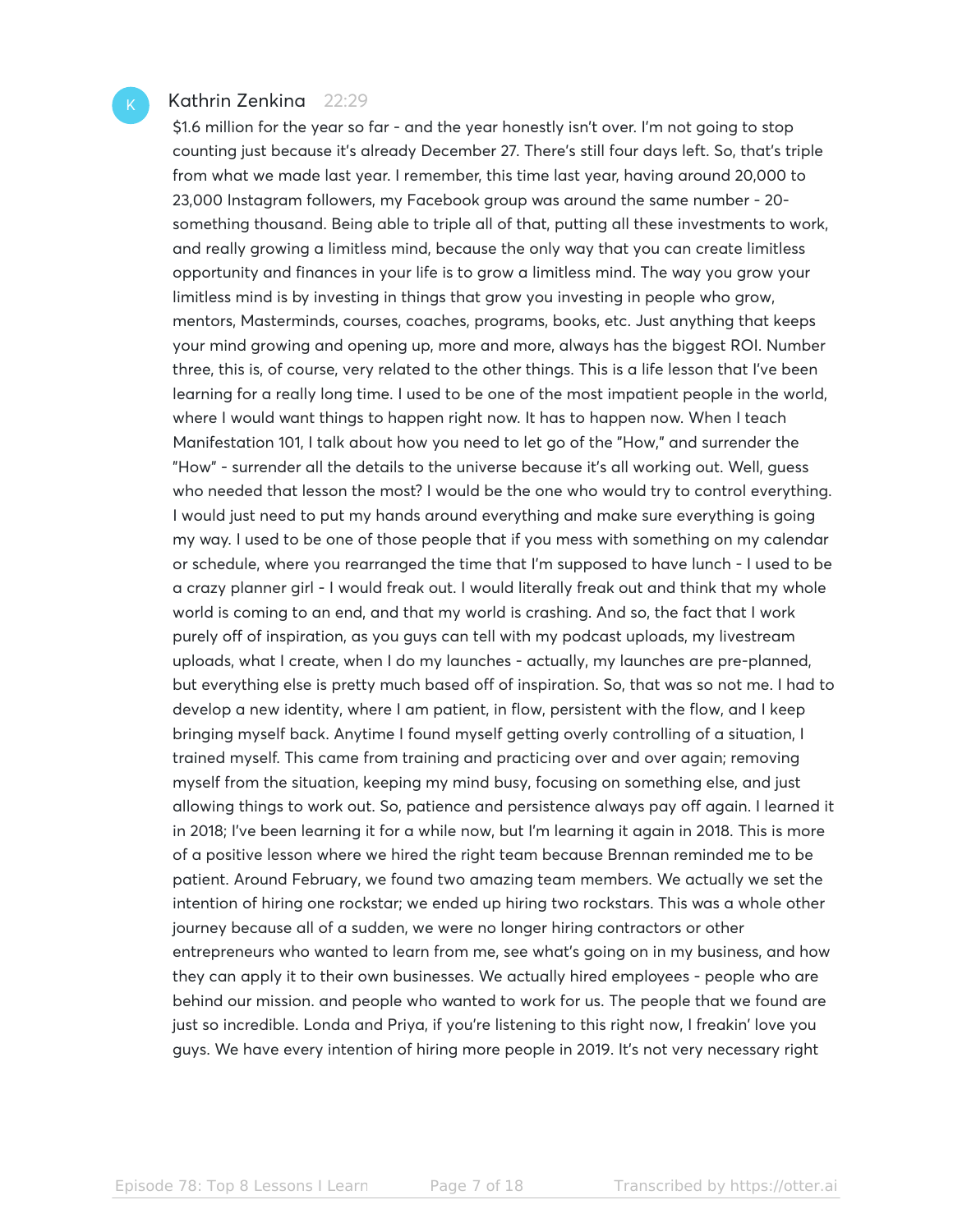now, except for a couple of contractors that we have in mind. But I just know in this whole hiring process and this whole process of business to just have patience and find the right people. Our employees have full benefits. We turned Manifestation Babe into an official business, and so Brennan and I are employees of the business, and so are our employees. We all have benefits and it's just so legit. It's such a legit company, which is really cool because, this time last year, it was not a legit company. I didn't even have a CPA. I think I just hired my first attorney, this time last year, and I also didn't even know how you make an LLC, or an S Corp, or anything like that. My personal and business accounts were one, and it was just a freakin' mess. It's just been a journey of patience, learning, and allowing things to fall in place, hiring the right team. Something else that I changed in 2018 - which is probably a helpful lesson for a lot of you, especially if you're entrepreneurs, or someone who creates a lot of offers and sells offers to your audience, and wants to figure out the most effective way to sell, without being salesy. And so, in 2018, my mentor Lewis told me that I need to focus and really condense the amount of offers that I have and just really funnel people. "You want to work with me? Here's Rich Babe. You want to work with me? Here's Manifestation Babe Academy. You want to work with me? Here's my 101," and a couple of other things in between. As the year progressed, I kept giving myself more work - I don't know why, but I think it's just an old limiting belief resurfacing. It comes from my childhood, where my emotional home as a child and as a teenager was one of stress. And so, if I'm not stressing, scrambling to make things happen, doing something to impress someone, or doing something to feel worthy, then I feel completely lost. That is a belief that I had to work on with my coach, where I could literally run a business, be successful, be stress-free, have joy, experience joy, and just live my best life; that I could really have it all. There's no emotional or mental sacrifice in order to have the things that I want. That's actually lesson number four as well. Going back for just a second, I remember in 2017, my year was basically me just throwing things at the wall - spaghetti, crap, or whatever you throw at the wall - and seeing what sticks. In 2018, I really condensed my offers; I created four launches and only promoted things just four times a year. What that ended up with doing - again, patience and persistence - is it really got people more focused. The people wanted to work with me and experience my courses knew exactly where to go. I wasn't just throwing an offer today, next week throwing another offer, and the third week serving another offer, and another offer; confusing myself, wearing myself out, but also confusing my audience and wearing them out with all my promotions. And so, I created this beautiful balance just for me being really patient. With this model, the company is mainly generating its biggest revenue sources four times a year. The other month consists of recurring payments, some mini-launches, and some Evergreen courses. But it's only four times a year, and so I had to be very patient with the process, where between my launches and adding a ton of value, and then launch comes around and I'm unapologetically selling, making sure everyone knows what the program is. If it's right for them, then they get involved; I created juicy bonuses and incentives, really making it the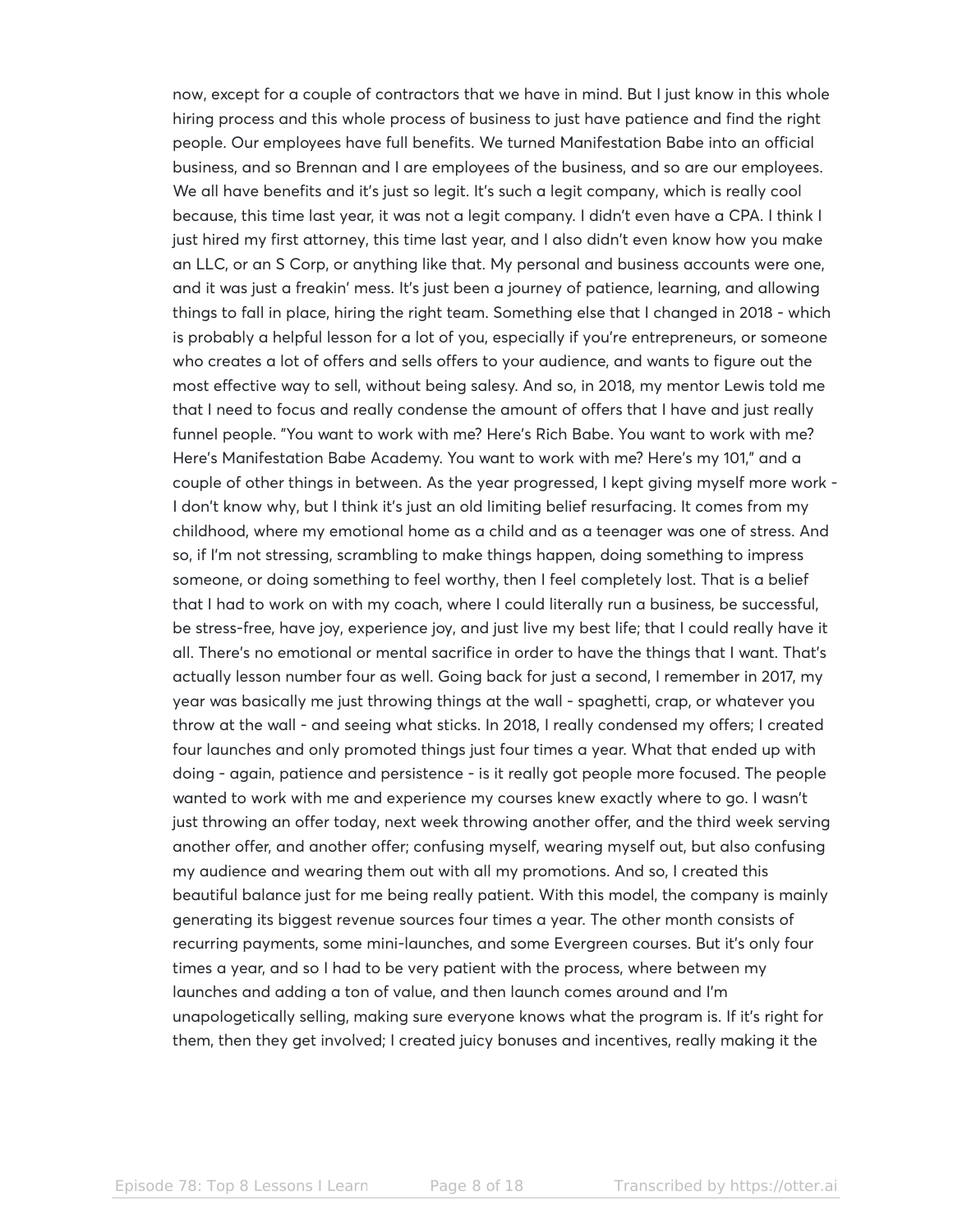best experience for that person. And then when that launch is over, I'm basically back into value mode. By giving so much value and building trust with my audience, that really got my launches to grow and grow, to the point where we experienced - I never had a sixfigure launch, to begin with. Maybe the biggest launch that I ever had was a 50K launch in 2017. We just boosted from 50K launch all the way up to a 500K launch, just by using this model and being patient. Patience always pays off. Number four is pretty related. This is a beautiful lesson that I want all of you to learn, especially if you're doing something right now that isn't fulfilling you, or you are doing more shit that you hate, or you're not happy, or you're working too hard, or whatever the issue is. You get to make as much money as you want, in any way that you want. I really wanted to test that in 2018. I actually created this test out of frustration. It was me being in that low place of being completely burned out being, wondering what the hell happened, really confused, and struggling a bit. So, I created this mental challenge. I remember having this conversation with myself, saying, "Let me see how much I can grow this business by working the least number of hours. I'm sick of this. I'm tired of this. This is frustrating. Let me just see how long I can coast." And that sounds really negative, as if I didn't try, make an effort, or as if I didn't care about my business; when in fact, my business is one of my babies. Well, right now it's my only baby. I really care about my business, but I was in this mind space of being so exhausted and tired. The beautiful thing that came out of that is this entire year, I figured out how to delegate, and how to condense the amount of launches that I have. That whole condensation of products really helped me stay focused and spread out how much work I need to be doing throughout the year. When it's launch time, I'm working really hard; but between launches, if I want to go travel and do something else, while also teaching the courses, I can totally do that. In 2018, we earned \$1.6 million. I also ended up working 10 times less. In 2017, there were so many days where I'd be working 10 to 12-hour days, consistently and every single day. I still had this connection that money comes from hard work and making effort. I was still really expanding on the fact that any amount of money comes from you just being an energetic match to it; that if you just work on your vibration and believe that it's absolutely coming, without a shadow of a doubt, it will. You can relax, do less, be more stress-free, have more fun, and money will still flow to you. It's just an energetic match thing. It's just you holding yourself in this space of believing that it's already done, you really embodying the version of yourself who's having fun in life, relaxed, and at ease in knowing that there's plenty of money to come around, and really doing everything from an abundant state. That's literally the result of what ended up happening in 2018, where I ended up working 10 times less and earning three times more. And so, I'm really excited to put this to the test again in 2019. My team and I actually decided to reduce the amount of launches by even one more. So, three launches, do even less, and do a lot on the back-end. The majority of the work that we're going to do in 2019 is very foundational, and more about systems, processes, and making sure that everything is always flowing to keep reducing what I'm actually doing. When I teach a course, as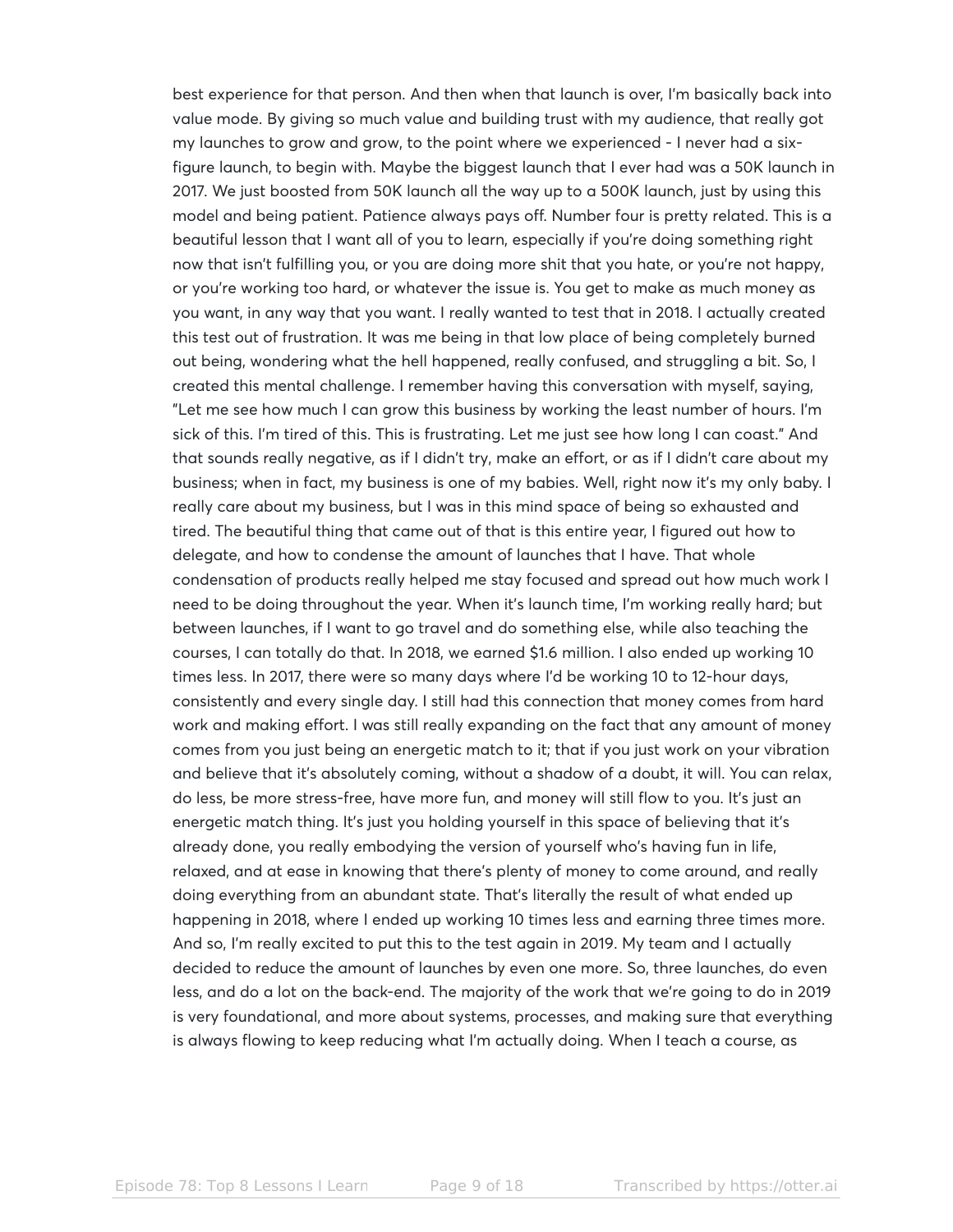things get ready on my computer, I'll be the one to upload them; I'll sometimes edit things, I'll change things, and I still edit my own podcast. Actually, I barely do any editing, but I do snip the intro and outro together. I upload the podcasts, I give it a title, I plan my podcast. There's still so much that I do, so I'm really excited to figure out how we can again triple our income in 2019, with me working even less, which is going to be really fun. Lesson number five. This is a really good one. Things will go unexpectedly wrong. Businesses have problems, and that's what makes them grow. So, I'm really grateful for my friend, James Wedmore, for teaching me this lesson through one of his podcast episodes. I think it was a whole podcast episode and I don't remember the title, where it was, or when I listened to it, but I'm so glad that I heard this. It gave me an amazing reframe, especially since I've gone through so many ups and downs in my business in 2018, that I developed this belief or understanding, or had this perspective shift where I asked, "What is a business?" In a business, you're solving problems for other people. You're offering people solutions to their problems. So, you are in the business of problems, whatever that problem is; maybe your problem is that people are having a hard time losing weight. Maybe your problem is that there's a lot of uninspired people out there and they don't believe in themselves to achieve whatever it is that they want. That's the problem that I solve. Maybe a problem is broken toilets; maybe you're a plumber and you have broken toilets. Whatever the problem is that you're solving, it is absolutely batshit crazy for you to think that if you're in the business of solving problems, that your own business will never have a problem. That just doesn't make sense. That's a freakin' disconnect. There is no growth unless there's a problem. There is no business unless there's a problem. In the first half of 2018, I was constantly trying to figure out how to eliminate all our problems. "How do we eliminate this problem? How do we eliminate that problem? Let's make it so this business never has problems." I then heard that from James, and I said, "Oh my god, you're so right." What if I'm grateful for my problems? What if we're actually grateful for issues, to where thank God we have them because this means that our business can grow? Solving problems equals growth, and so thank God we have these problems, because then we will grow. That just shifted everything. For instance, we've had a website delay. So, this is going back to how things will always go unexpectedly wrong and that's okay because that means that you are going to grow. About a year and a half ago, I signed a contract to start developing a new website for Manifestation Babe. My website - the one that you see right now when you go to ManifestationBabe.com - is one that I built myself almost two years ago. So, two years ago, it's homemade by Kathrin Zenkina. It goes as far as my design skills and tech-knowledge go. I built the damn thing myself. A year and a half ago, I signed a contract to build, develop, and design a new website. When my old team fell apart, that went on the back burner, to where Brennan and I had to pick up the pieces with that designer. They dropped the ball on the website and then we had to pick up the pieces, and then, long story short, my new team was then thrown into this website work. Long story short, we're not satisfied with the product; we weren't satisfied with the level of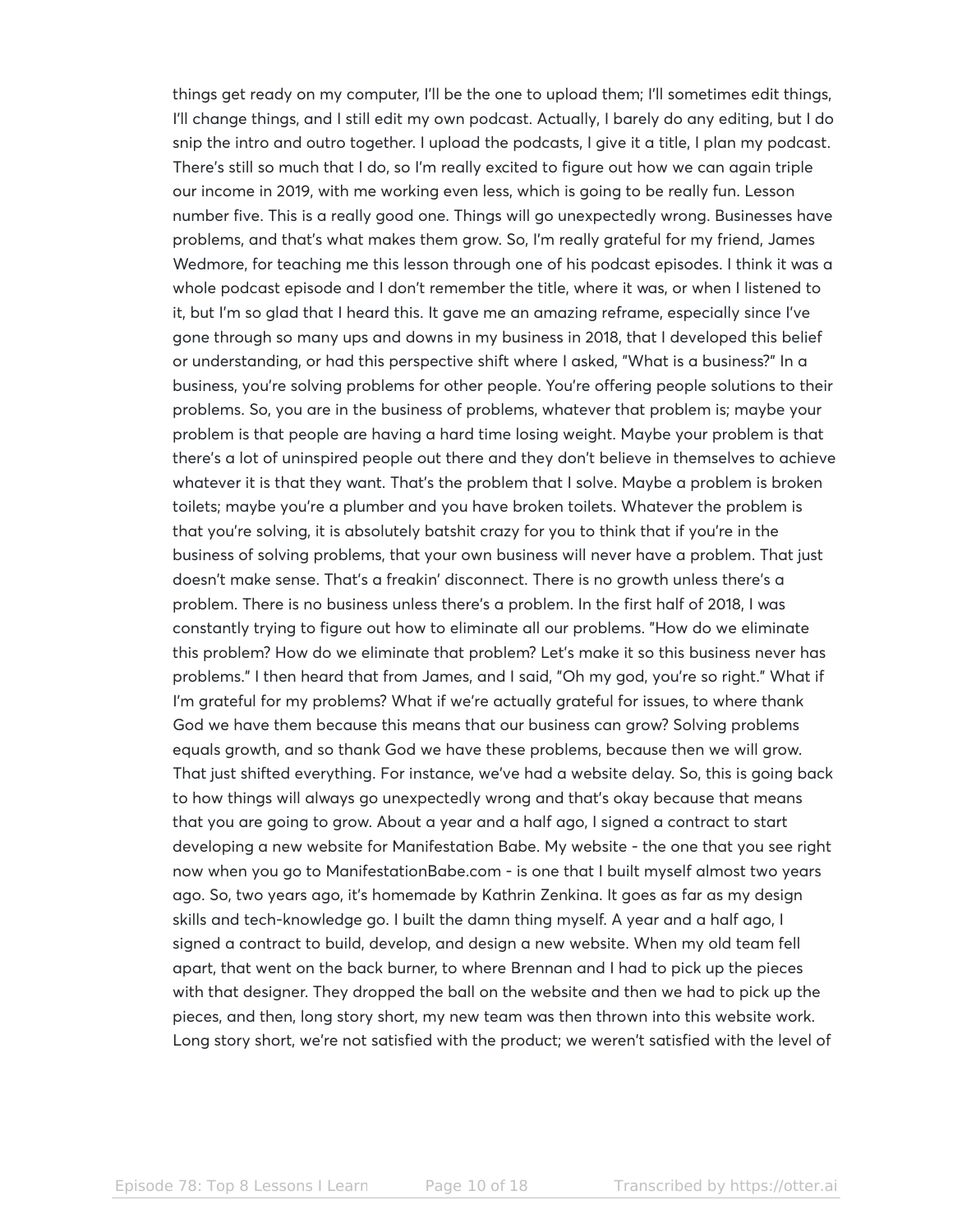work; there's a lot of confusion and they're not really understanding our vision. And so, again, we let it go for another three or four months until we finally came across another Website Designer/Developer company - a full-blown legit company. It was a massive investment that we made, but it's still in the works. If you go to ManifestationBabe.com, that's my homemade website. And so, that new website is still in the works. It's been the longest delay ever. People keep telling me, "Kathrin, your website's this, your website's that. There's an issue." I think it was hacked at some point. By the way, I just want to clear the air on this; if you purchase a product on my website, my website does not take your credit card. It does not take your money. That's a completely different process; it's completely secure; it's Hosted by Infusionsoft, and so your information is safe. So, when I say hacked, I literally mean just my website with the words and the freakin' pictures on it. That's all that my website is actually holding on to and actually hosting. There's no personal information being held on there. And so, I had to deal with that. There was someone trying to mine Bitcoin on my website. I've had mentors tell me, "Kathrin, you need to update your website; you need to do this; you need to do that." Trust me, I know. It's been a year and a half, where a year and a half ago, I should have had a brand new beautifully designed website. And I still don't. But you know what? That's business. Business is going to have unexpected delays, issues, and problems. In the end, the website that we're working on right now is so amazing. I cannot wait for it to be live. I think it should be live - babe, what was it? January? End of January?

Brennan O'Keefe 41:56 (laughs)

# Kathrin Zenkina 41:57

He's laughing because it's literally been delay after delay after delay. Miscommunication happens, and then that causes a delay down the whole team. We have a team of four, and then the website team is of how many people, and so there's all this communication going on. But I'm so grateful for my team. Again, the whole website has been delegated. I am only in charge of looking over it and making sure I'm happy with it, but all the minor details, changes, and all the miniscule stuff - like "There's a word that's missing here," or "This needs to be capitalized," or "We don't like the font here," "We don't like the picture here" - all that stuff has been completely delegated to my team. I'm so grateful for them for dealing with it. But again, it was still a delay and still an issue. Something else that was brand new to me in 2018 was lots and lots of business expenses. We've put a lot of money back into the business. Money goes to a brand new team; that's well-compensated, has benefits, and there are taxes involved with that; we're paying ourselves salaries; we invested in the website; we invested in all those Masterminds; we invested in all kinds of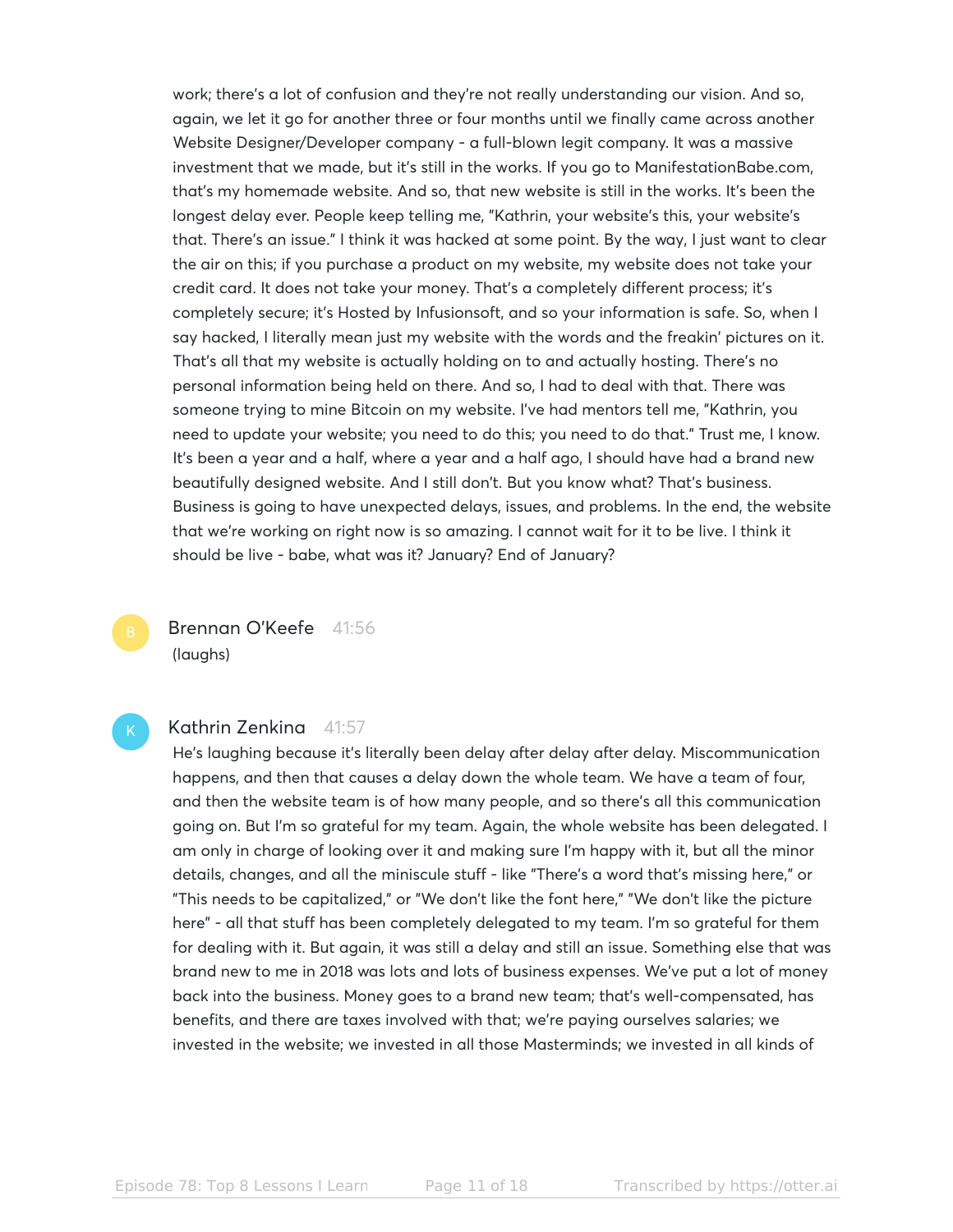other events; we invested in a bigger not payment processor, but our Infusionsoft was maxed out with a certain amount of email, so we had to upgrade that; we needed to upgrade Vimeo and buy the largest package. There were so many businesses expenses and business investments that we had to make, but again, that's what makes businesses grow. You can't be in business and not expect to re-invest your money back. Very interesting side note: I was on - what were we doing the other day? Brennan and I were researching the differences between to Atlantic City and Las Vegas. If you're not familiar with Atlantic City or Las Vegas, Las Vegas is a city in the middle of a desert in Nevada that has a bunch of casinos, restaurants, and hotels. It's just this oasis in the desert that we love to go to. If you're not familiar with Atlantic City, it's on the East Coast, it's in Jersey, and it's similar to Vegas, where there are hotels and casinos, but there's also a beach, a boardwalk, shopping, and all that stuff. What's interesting is that Atlantic City ended up really declining. At one point in time in history, Atlantic City was generating more tourism and more revenue than Las Vegas. But then Las Vegas really shot up, while Atlantic City went down, even though they're similar hotels, similar idea, and similar thing. They're different sides of the country, but that's beside the point. The difference that made Las Vegas really grow and thrive and become the city that is today, and Atlantic City became a dump, from what I hear (I've never been there; I was just reading this on the internet) was that Atlantic City never re-invested back into the business. The hotels never re-invested their profits back into making the hotel better; back into making the gambling experience; better back into making the food better; the restaurants better; the services better, and everything else. They didn't re-invest back into security, and so some people felt like it was more unsafe than Las Vegas. On the other hand, Las Vegas re-invested a lot of their money back and really kept up with making sure it's the best experience that you could ever have. And so, a lot of people are taking the Atlantic City approach with their business, where they're enjoying their revenue and profits, but they're never re-investing it back into the business first. There are some people who are more of the Las Vegas model, where they're trying to make it the best experience for their customers ever, and they understand that it takes less money in your bank account and more money in your business, and that's okay, because that's what's going to keep your business growing. That's what's going to keep people coming back and making it the best experience for your customers. And so, on a regular basis, we have a specific credit card that we use for business expenses - our American Express card - and on the regular, I would see like 50K worth of charger per month on there. I remember the first time it happened, I would just have like these wide eyes and wonder how the EFF we spent this much money that month. When we break it down, it's all those re-investments, but guess what? The business grew; our profits grew; our revenue grew. Everything just kept growing and growing. Lesson numbers six lesson that I learned is that scaling is the key to freedom. In 2018, I was finally able to take my first month off that I've ever taken. In October of this year, we did a lot of traveling. It was also my birthday, and it was the first time that I was able to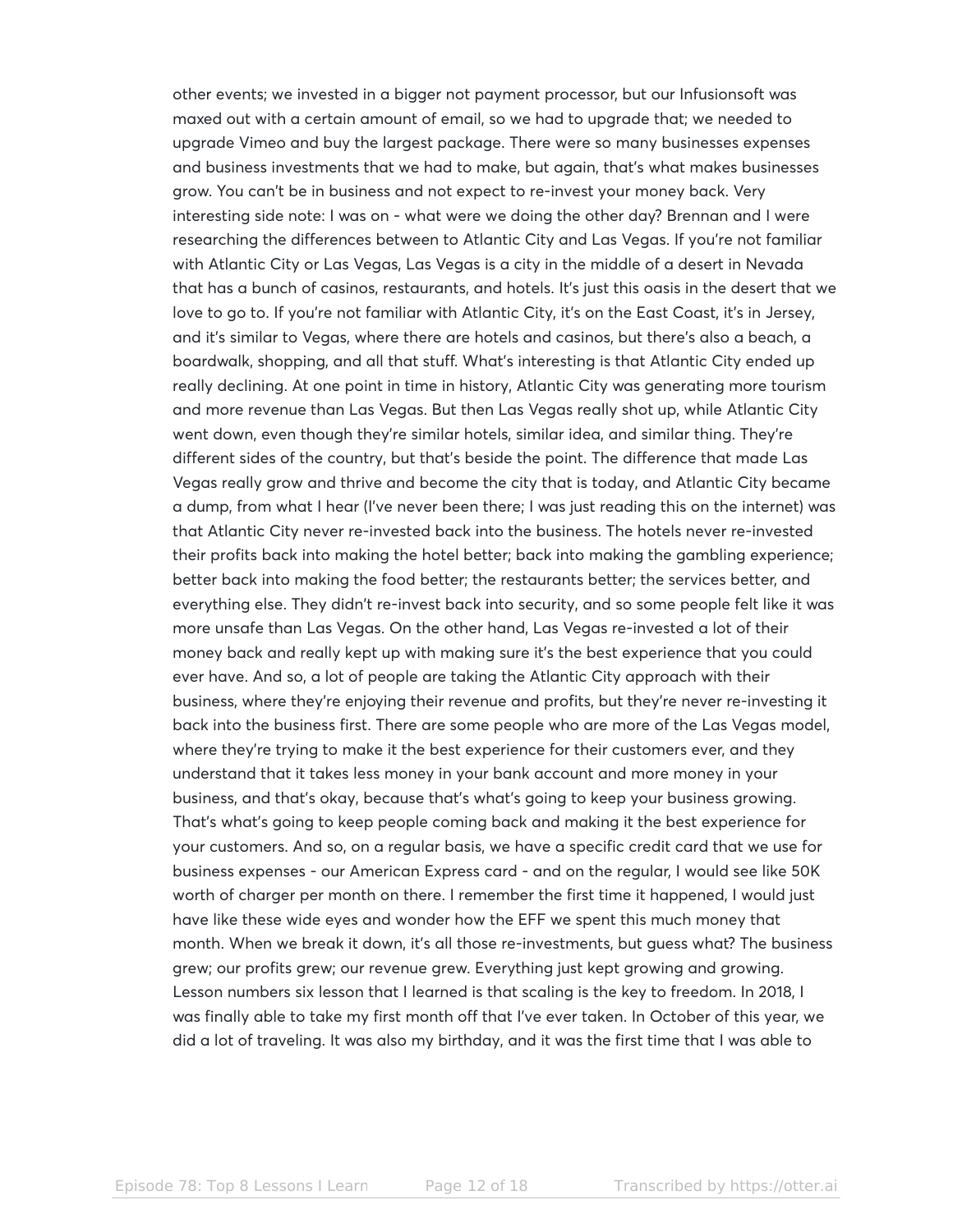take not just a day off, not just a week off, but a couple of weeks off at once. It's because I scaled my business. What that means is that I reduced my one-on-one coaching; I reduced the amount of offers and the amount of live things that I was doing throughout the year; I didn't do very many events - I think I spoke at just one event, and the rest of the travel I was doing for myself. I was really focusing on how to help the most amount of people and make the most amount of impact, because time is not scalable. My time isn't scalable. If I see a client for half an hour, that's just one client taking up half an hour of my time; if I see another client, that's another half an hour because my sessions are 30 minutes long. So, let's say that in a day, I can see 10 clients maximum; that's X number of hours. Well, every single day, I'm putting in X number of hours, and I'm only able to help 10 people per day. With a digital course, a group coaching element, or something where there are larger groups of people involved for the same amount of time, that's called scaling. For the same amount of time, you're able to help unlimited amount of people, or however many people you want to cap your programs that. Maybe it's a program where people expect more of your one-on-one time; maybe you do a 10-person group coaching program, where you're doing a session per week, but helping 10 people in that single hour, rather than just one person in the hour. But for me, I really enjoyed doing the Rich Babe Academy and the Manifestation Babe Academy; helping several hundred people per round, while only taking an hour of my time because most of the modules are already prerecorded. I did a couple of new things that were live, like adding in bonuses and doing Q&A sessions, but I'm able to impact 400 people at once for the same amount of time. Which is awesome. That is the key to freedom. I'm excited to do more of that in 2019 by figuring out what else can be more evergreen in my business. Is it necessary for me to do these launches, or to do this live; or can I make it evergreen, and make it just as amazing if it is evergreen? No plans on making Rich Babe Academy or Manifestation Babe Academy 100 percent evergreen in 2019, but at least all my other boot camps - like the Epically Online Boot Camp, which I already turned into an evergreen product by offering the prerecorded version until January 3. Also, stuff like the Tapping Boot Camp and a couple of other stuff that I've done live in 2018, I now have the whole pre-recorded version of it and can just launch it in 2019, impacting lives with it without it taking more of my time. Some more things that Brennan and I are thinking for ourselves is more sources of income. How can we create multiple sources of revenue that are outside of Manifestation Babe? Not just Manifestation Babe, where we're just relying on this one company to grow, but instead we can actually start a separate dropshipping business, for instance, or figure out how to have a dropshipping segment, selling metaphysical products or Manifestation Babebranded products, but having it be this completely - not completely because it does take work, and I think that this is a big misconception that people have when it comes to passive income, that it's completely passive; you don't even have to think about it or worry about it; it's just whatever. When in fact, anything that you want to grow requires your energy, time, effort, re-investment, and all that stuff. If you want something to grow,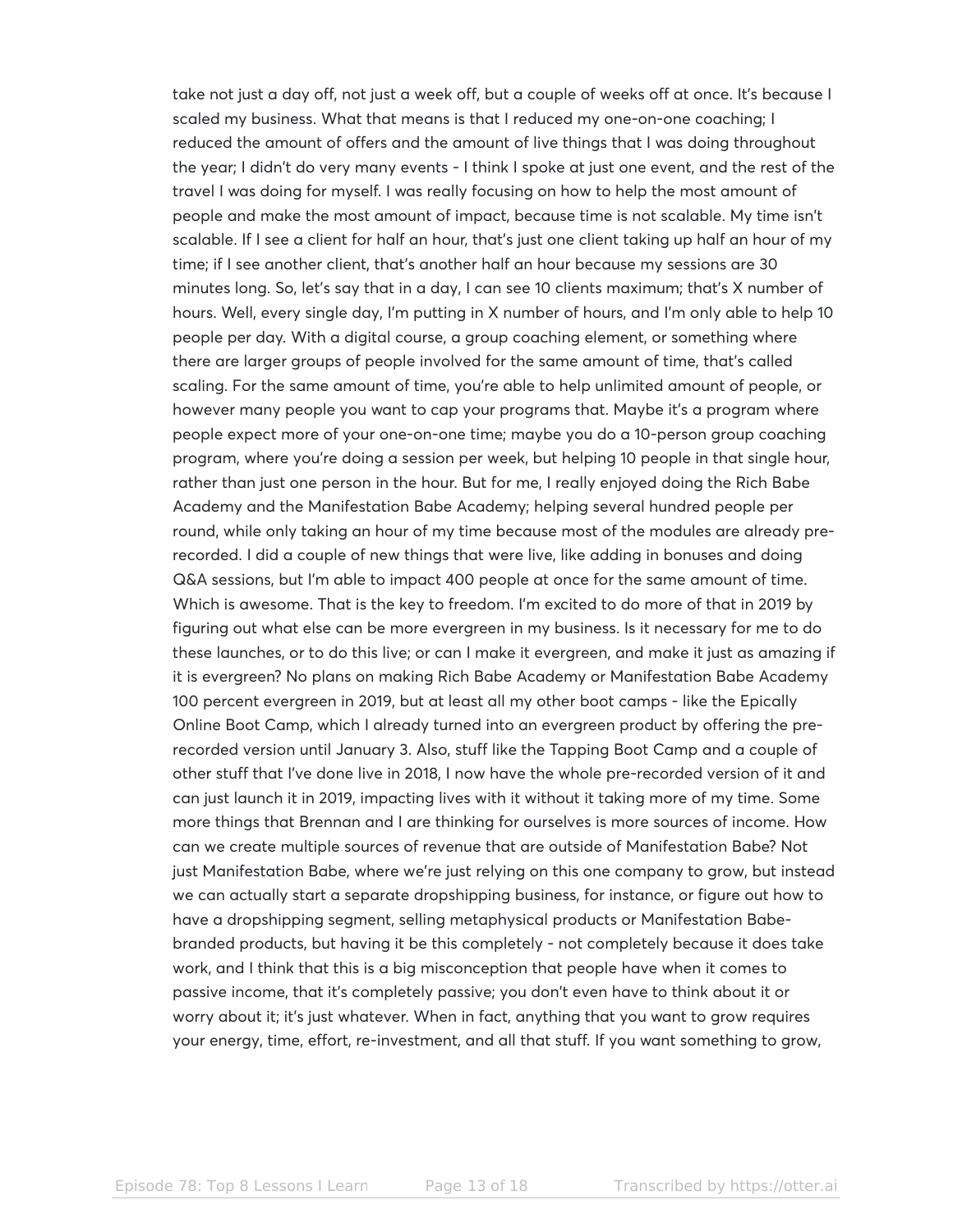you have to give it your energy. And so, we're thinking of other things that we can do; real-estate investment, a dropshipping business, and whatever else. Those are the only two things I can think of right now. How can we create more multiple sources of income, so that we have even more time freedom to be able to give back? The more time freedom that I have, the more podcasts I can create; the more free content I can create; the more free value I can give on social media. This stuff really matters. If you are currently not figuring out how to scale your time, energy, money, and business, then you're always going to be very limited, you're going to burned out, you're going to be exhausted, and you're going to help way less people than you're capable of helping. If you actually did have 24 hours in your day to wake up and ask, "What do I want to say today? What is my message today? What do I want to give? Who do I want to give to? What do I want to do? Who do I want to impact?" More people equals more impact. And so, in 2019, we're going to figure out more ways to scale because I want even more freedom. I still find myself working too hard. At times like last week, by Friday, people were asking "Kathrin, are you okay?" Yes, I just have a lot going on right now, but it's almost over! And then Brennan and I went to Vegas, and it was the chill weekend that I needed before working this week, because we have our wedding coming up on Friday. I have a lot of things to just get done and solidify so that I can unplug for five days. Of course, I'm going to share with you guys behind the scenes. I love showing up on social media; it's not even work for me. That's just fun for me. But there are little things that I just need to make sure are done on the backend by our wedding. So, the last lesson, and this is my toughest lesson. Over half of us go through this, if not 90 percent of all entrepreneurs. The lesson is: Imposter syndrome is half the battle of entrepreneurship. I didn't experience this in 2016 or 2017 when I started Manifestation Babe, but for some reason this year, the more opportunities I got, the more I was posed as an expert, the more just growth that I experienced, the more feedback I experienced - even just positive feedback of "You changed my life!" - the more I felt like an imposter. It's so crazy because the entire time I'm just being myself, I'm just sharing what I learned, I'm learning a ton and giving back to the community, and just showing up as Kathrin Zenkina under the name of Manifestation Babe, and that's about it. I'm not being an imposter; I'm not faking anything; I'm not lying; I'm in integrity. So why do I feel this way? Sometimes in 2018, even showing up online, making a post - sorry, there's a fire truck. Okay, Even making a post or podcast at times, I felt like, "Who am I to be saying this? Who am I to believe that I can change people's lives?" Sorry. I don't know if you guys can hear it. I'm assuming you can because it's really loud. "Who am I to help these people? Who am I to say this? Who am I to live this life? Who am I to do this? Who am I to deserve this? Who am I to be worthy of this? Who am I to be an expert? Why are you calling me an expert?" I just didn't like that word. I would find myself in many funks and slumps throughout the year, where I just could not show up. I remember it happening during a launch of Rich Babe Academy in August, where I laid in bed for about half the launch, being miserable, getting in my own head, crying, and inducing myself into my own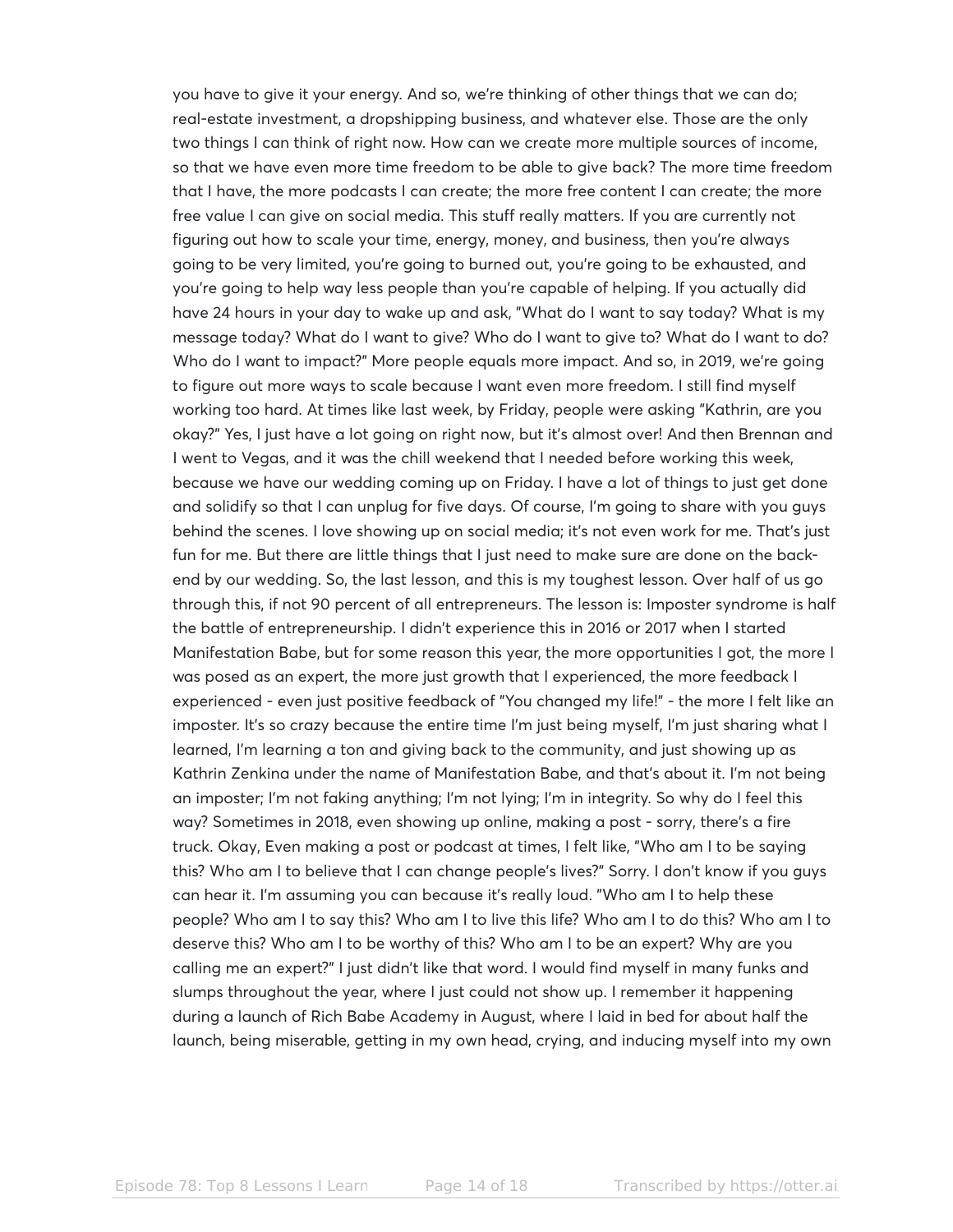suffering. I was telling myself all these stories of who I'm not and who I am. It just really kept me from showing up. Call that a form of self-sabotage because it totally is. But it's funny because imposter syndrome affects so many entrepreneurs and I know I'm not the only one. When I started to openly share about it and talk to my peers and people who I trust about it, I recognized that everyone deals with this. Everyone can actually relate to it. People love to hear about your challenges. And so, throughout this year, in 2018, anytime I was going through a challenge, I never came across as "I'm so perfect. Here's my life. Here's how everything always goes well for me. Here's how I get everything that I want. I'm just the Manifesting Queen." I never approached it from that place. I always came from a place of "Here are the lessons that I'm learning, here are the challenges that I had, and here's how I dealt with it." Because it was so relatable, I felt like I built a trust with my audience that I never had before. Just me being my authentic self, honest, and transparent and sharing allowed me to connect with so many people. I think that's why my following and my business really grew; it's because when people feel like they can trust you, and when they feel like you're their friend - not someone who's just elevating themselves on the platform of perfection, "Look at me" - but really just being on eye-level, one-on-one, with that person, saying, "I want to be real with you. This is what I'm dealing with. This is my struggle, and this is why I feel like I can teach you about this, because I struggled with it myself." That just creates a completely different energy in your business. It also humanizes you. I don't know why - not all of you - but sometimes I'll get some DMs, emails, or messages on social media where you're asking me if I've ever had a bad day. I'm a human being! I experience all human emotions. I've trained myself to not stay in those emotions, I've done a lot of mindset work, I've completely shifted my belief system, my subconscious programming, and so many changes have happened in the last three years, where I'm experiencing more good days than bad days, and I'm experiencing more of the beauty in life because that's what I'm choosing to focus on. I receive a lot more epic things because I'm expecting to receive them. I'm working on my mindset to believe that I'm worthy of receiving them, which is why it happens. But that doesn't mean that I don't have bad days; it doesn't mean that I'm a robot, or that I'm not a human anymore, or that I don't go through challenges. Honestly, the people who go through the most amount of challenges and struggle the most with things like imposter syndrome or any other crazy thoughts in their head, those people grow the fastest. If you're willing to overcome all those challenges, and you're willing to just step up to the plate, face it, and really work through it, you're going to freakin' quantum leap. You're going to grow so fast because you're willing to overcome those challenges. I wrote here, "Authenticity will allow you to connect to the most amount of people," and it's so true. If you're currently struggling with imposter syndrome, just keep showing up. It eventually subsides; it eventually just goes away. You'll find your confidence and your voice again, but you will not do it if you don't show up. You need to keep practicing. Instagram is about to end, but I'm going to come back live. I see that it's already counting me down - a minute and 30 seconds, but I just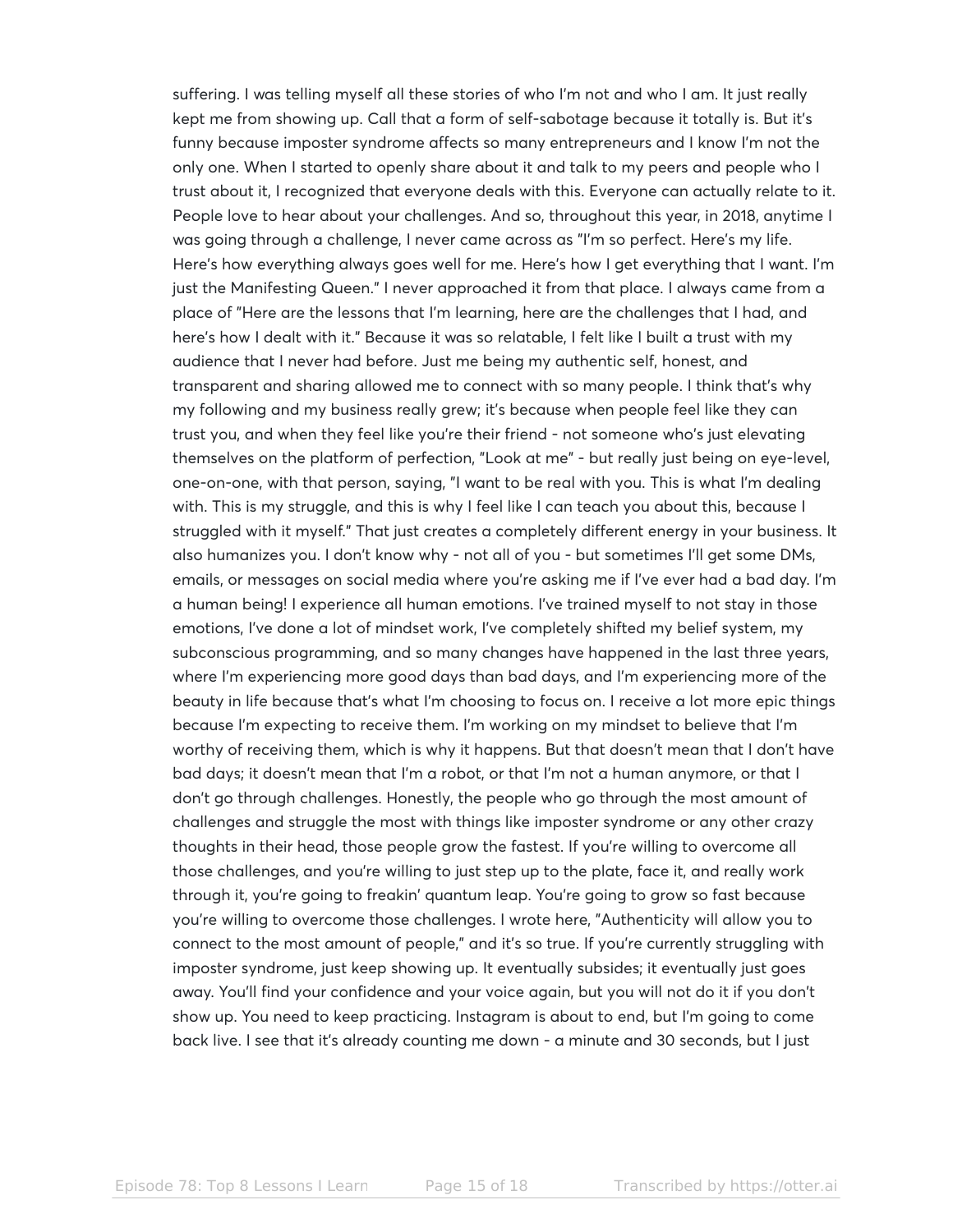have a few more things to say. So, I'm almost done but I'll come back, just so you guys know. So, what was I saying? If you're currently struggling with imposter syndrome, just keep showing up. Just push 'Live', push record, make a pose, take a selfie, write something, re-purpose some old content, but do something. Unless you take action and get some momentum going, it's not going to go away. If you're currently doing something in your business that's not 100 percent authentic to you and you're not really being yourself, you're missing out on a lot of rewards. Every time I am just being myself and being ridiculous, asking, "How does this even relate to business? How does this relate to this? How does this relate to that?" And not just overthinking and calculating everything in my business, and instead showing up as myself and sharing my message the way that I am, and adding a couple of fun things here and there - especially if you've been watching my stories lately, you'll see what Brennan and I are actually like. The more I do that, the more people trust me and the more that people want to be around me. Your energy, who you are, your message, how you show up in your life, what your mindset is like, what your lifestyle is, and all those things are your best business card. Hold on, Instagram cut me out. Going back live. So, that is your business card. Your best business card is your life, your energy, the results that you're getting, how you feel, and all those major details. The more "you" that you are, the more people are magnetized to you. They can't help but watch this shiny star being a bright light in the universe. They're just attracted to it, like moths to a lamp right. And so, I've learned that a couple of times in 2018, and I'll continue to learn and apply that; that authenticity, transparency, and honesty trumps all. I think there's one more thing that was on my mind, in terms of... Oh, yeah! So, if you're also currently saying yes to things that you don't want to be doing and saying no to the things that you really want to be doing, switch that in 2019. Just give it a try, no matter how scary or risky it is. When you say yes to the things that you really want to do, the whole universe opens up to you, because that's in that space that you have; you experience those energy shifts, and the whole universe opens up and you're just so much more of a magnet to the things that you desire, when you are opening yourself up to that energy by saying no to the things you don't want to do and yes things that you do want to do. And so, a couple of things that I'm going to apply next year from sharing these lessons is working even less and delegating more. It's not so much working less, but more about scaling more. Making my health my priority; my health keeps finding its way on the back burner because I end up doing something in business, or being so busy with travel that I'm not concerned with what I'm eating, or if I'm working out, or not taking care of my body, or getting massages, or going to the spa, or anything like that. I started seeing a chiropractor recently that has been saving grace for me. I'm going to get regular massages. I'm going to make sure I'm ordering healthy food. At least 90 percent of my meals is some sort of greens, a salad, a shot of some goodness, or lean protein. Anything that makes me feel high-vibe. I'm also working with either personal trainer, or going to a class, or hitting up a SoulCycle class when we're traveling, or a yoga class, or just doing something that's really good for my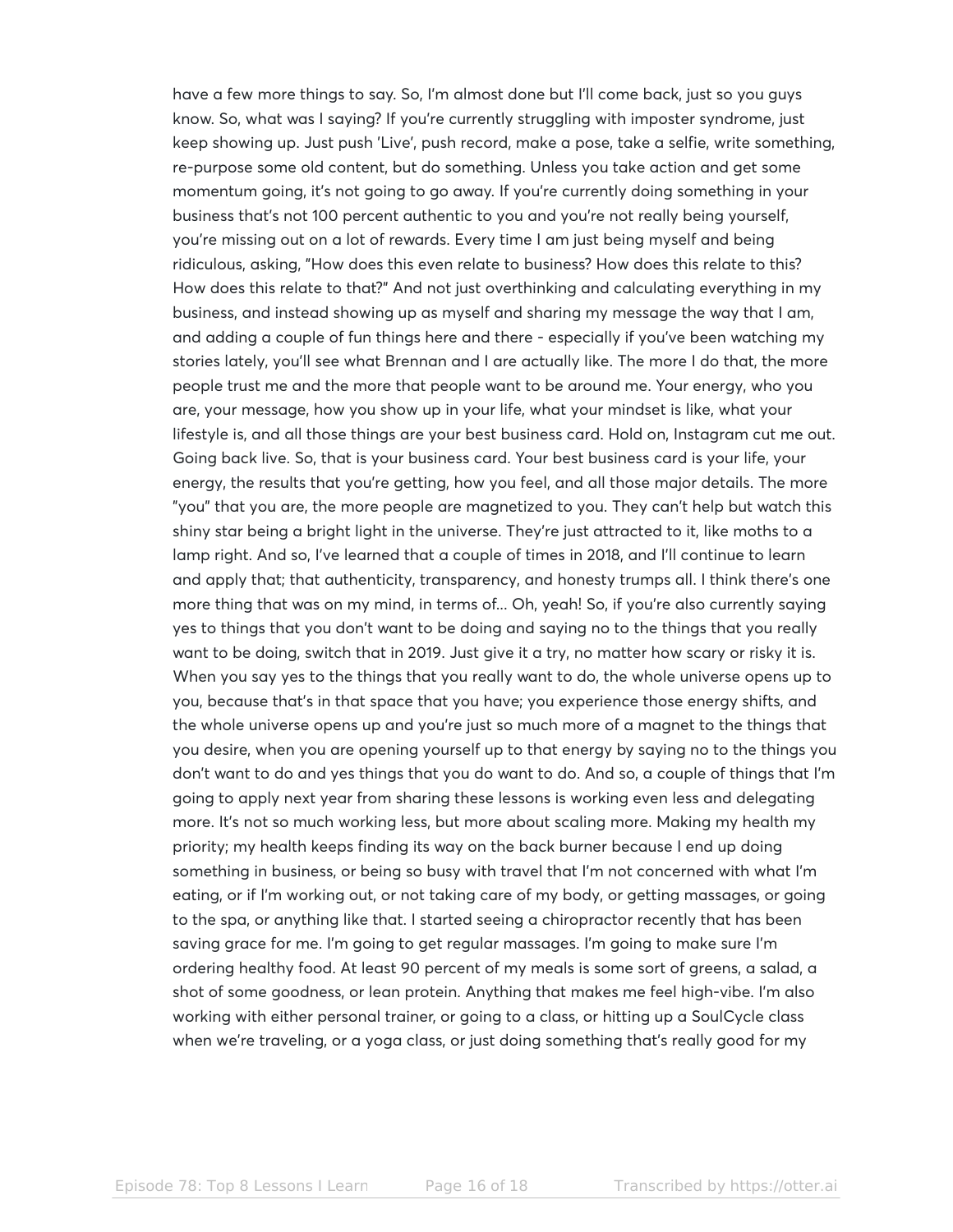body is absolutely my priority. In 2019, one of my mentors said that I look like I have a heavy burden on my shoulders, and that I need to take that burden off, lighten my load, and do whatever it takes to lighten this load. And so, I found that by focusing on my health, I can do that, and by delegating more, and by saying no to the things I don't want to do, and yes to more things that I do want to do. And also, reminding myself that I am my own business card. I should enjoy the journey and really enjoy my life because just by me being myself, happy, and living the life of my dreams, I'll inspire a lot of people. Sometimes I feel like I'm not doing enough, I'm not giving enough, and that I could be doing more. That energy just really screws with you. I want to let that go in 2019. Tapping into new sources of income; Brennan and I have a whole plan for that set up. It's just going to take us being even more financially responsible and really actively saving money on a side account to be able to invest in things that produce us passive income in the future; and then adding a Mastermind to keep myself surrounded by more peers. So, I'm pretty much joining most of everything that I did last year, but this time, we actually added a Mastermind. So, this will be our second real Mastermind, because I wouldn't call Platinum Partnership a Mastermind because it's such a big group of people. I'm really excited to work with some new mentors, new peers, and just keep elevating what's possible. That's one of my promises to you guys in 2019; that I'm going to keep showing you what's possible. I'm going to keep showing you that you can do it all, you can be it all, you can have it all, and you can do it on your terms. You don't have to sacrifice things. You don't have to stress. You don't have to struggle. You don't have to make it hard. There are no boundaries. There's really nothing holding you back, except for this belief that you can't have it. And so, I believe that as I'm growing in my business, and as I'm experiencing things and really upleveling my life, I'm showing you guys the way and the example of how you can do it too. Back when my journey started, I remember looking up to authors and people who were teaching the courses; I was going to seminar events and watching those people really being in their element and living the kind of life that I desire, which is why I was learning from them. I only take advice from people who are actually living the kind of lifestyle that I want to live, otherwise if you apply any of their advice, then you're essentially giving yourself a roadmap of how to get to their life. If there's something in their life that's off or that you don't like, then don't apply their advice. And so, that's really my mission; to just be a bright light, show you guys what's possible, and show you how it can be done on your terms, and that it doesn't have to be hard. So, I'm really excited about that. This is a much longer podcast episode than I intended on, but I hope you enjoyed listening to me rant about the top eight lessons that I learned in 2018. Maybe some of the lessons are resonating with you; maybe some of the lessons are, "Well, thank God I heard that from Kathrin, so I don't have to repeat that because that sounds like it sucks;" or maybe you said, "That sounds really amazing. I'm so happy I listened to that because if I apply that, then that's the result that I get to." If you enjoyed this episode, take a screenshot right now, tag me on Instagram, send me a DM, leave review, and do